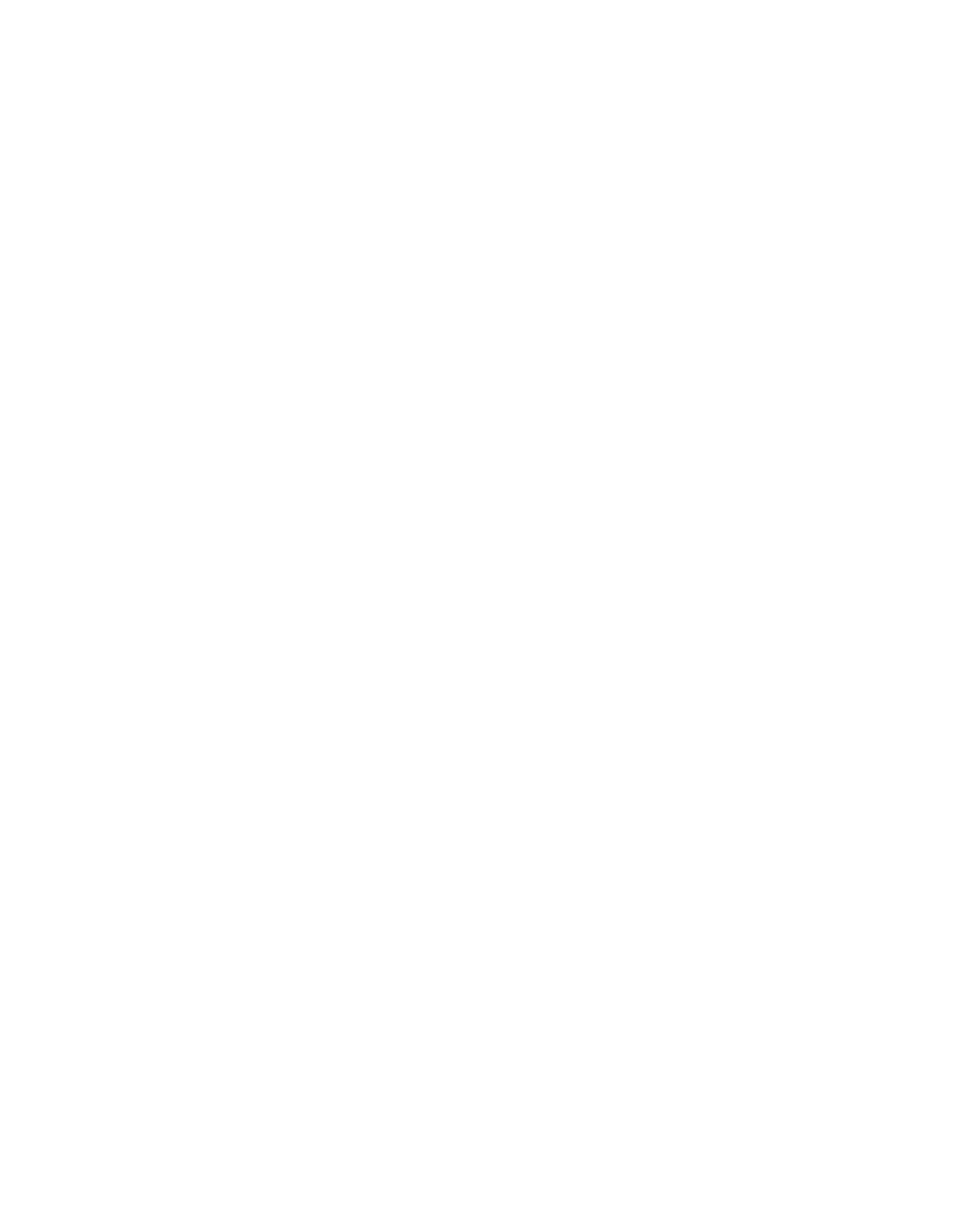#### **Statement by Mr. Nicolai Wammen, Minister for Finance, Denmark On behalf of Denmark, Republic of Estonia, Finland, Iceland, Republic of Latvia, Republic of Lithuania, Norway, and Sweden**

#### *The Nordic-Baltic countries stand in solidarity with Ukraine and its people*

- 1. The Nordic-Baltic countries condemn in the strongest terms possible Russia's unprovoked aggression against Ukraine. The attack is a gross violation of international law and the UN Charter. It inflicts unspeakable suffering on the Ukrainian people and undermines not only European but also global security, stability and prosperity. *The Nordic-Baltic countries stand firmly by Ukraine and its people as they face an unparalleled and brutal crisis that costs human lives and forces millions to flee their homes*. We are committed to continue delivering financial and humanitarian assistance to Ukraine. We work in close cooperation with international partners to implement strong, far-reaching and effective sanctions with severe impacts on Russia and its accomplice Belarus as part of broader efforts of further isolation.
- 2. Russia's war in Ukraine risks causing global fragmentation with consequences to longer-term economic stability and prosperity. This moment calls for even stronger multilateral cooperation and strengthened international institutions to fight against these adverse consequences. *We commend the IMF for its swift action to provide emergency financing to Ukraine* and to support the Ukrainian authorities in implementing effective crisis mitigation measures. Also going forward strong collective action from European and international institutions will be essential in assisting Ukraine and countries destabilized by the spillovers of the war.

#### *The global economic recovery is facing severe headwinds from the war in Ukraine, while ending the pandemic and fighting climate change remain key priorities*

- 3. *The war in Ukraine has cast a dark shadow on the global economic recovery and causing exceptionally high uncertainty about the global outlook*. The economic impacts from the shock will be felt across countries through high uncertainty, rising inflationary pressures, trade and supply disruptions as well as tighter financial conditions. The uneven global recovery, differing levels of policy space, and limited resilience to withstand the geopolitical shock adds to the global policy challenge. We are concerned about the impact of higher food and energy prices on low-income households and countries.
- 4. *Managing the pandemic globally remains vital for the economic recovery*. While still more people are being vaccinated and societies are adapting to an endemic phase of Covid-19, uncertainty continues to be high and universal vaccination remains a global priority. It is therefore crucial to support the ACT-A collaboration and its COVAX facility to ensure global distribution of vaccines and other Covid-19 tools. We need to learn lessons from the pandemic to better prevent, prepare and respond to future health threats and promote global health.
- 5. *We must remain focused on accelerating the global green transition to net zero*. Tackling climate change is, and should be, the defining issue of our time. The social and economic consequences of climate change as well as its detrimental effects on the planet and its biodiversity are being felt already. The current high energy prices and energy security concerns underscore the need to further amplify our efforts to speed up the transition away from fossil fuels. Global and domestic ambitions must be raised, and action accelerated to achieve net-zero CO2 emissions and a significant reduction in other greenhouse gas emissions by 2050. Carbon pricing is the most cost-effective measure to curb CO2 emissions. Agreeing on internationally coordinated carbon pricing would provide an efficient and transparent instrument to achieve decarbonization and address the challenges arising from carbon leakage and competitiveness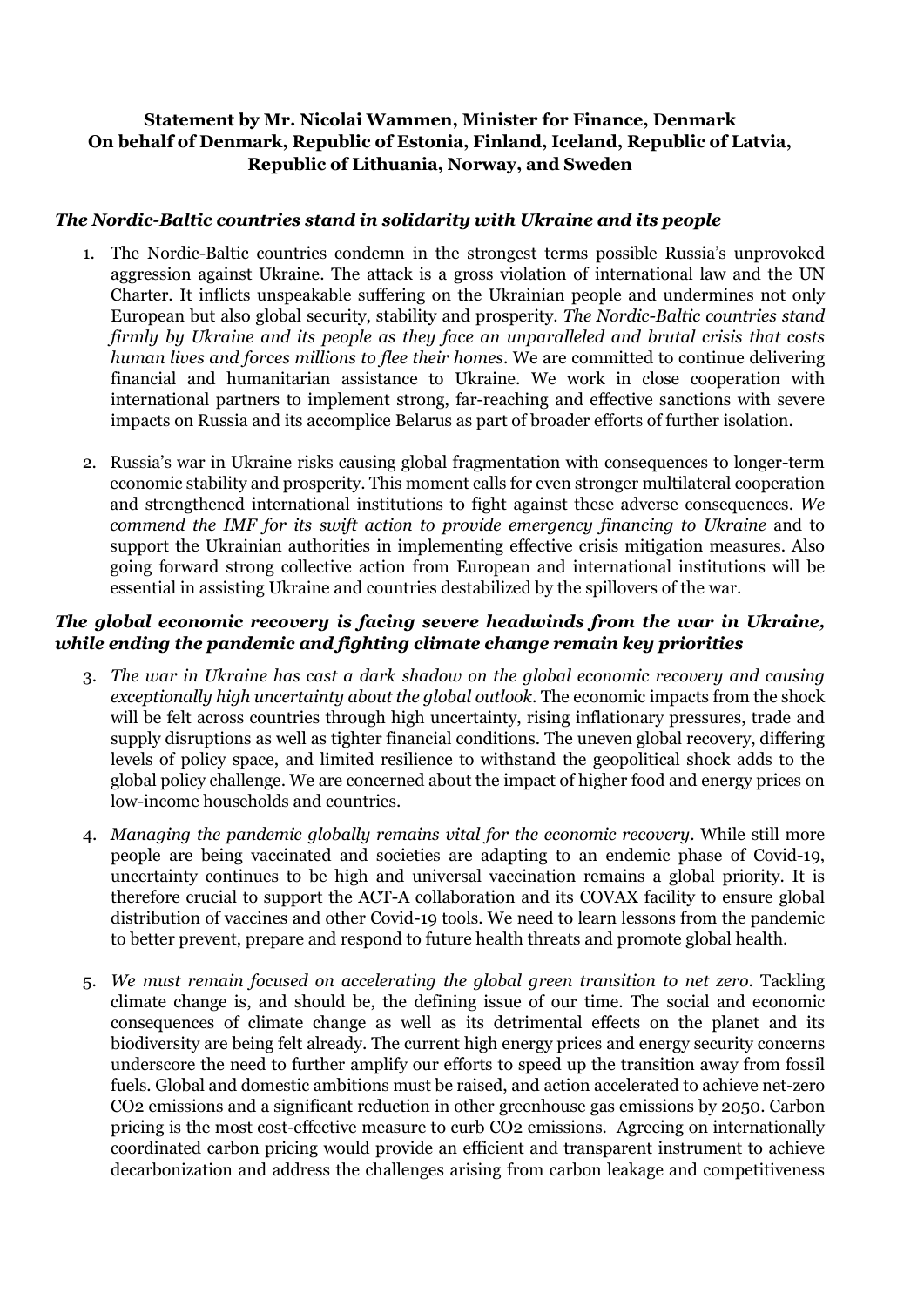concerns. We stress that a transition to a green economy will require a broad range of measures targeted to accelerating investment and innovation in green energy, infrastructure and technologies. These in turn will unlock the opportunities for new jobs and economic growth.

#### *Policymakers will need to carefully navigate the environment of high inflation while supporting growth and implementing structural reforms*

- 6. Agility is needed in responding to the multiple challenges facing our economies. *Central banks need to be very attentive to inflationary pressures* to ensure that inflation expectations remain anchored and conditions remain supportive for economic growth and financial stability. Clear and timely communication is imperative to limit potential volatility and spillovers. *Sound fiscal policy and credible medium-term fiscal frameworks are essential for macroeconomic stability and for ensuring debt sustainability.* Fiscal policy should be carefully calibrated to the stage of economic recovery and available policy space. Where needed, support should be targeted the most vulnerable groups. Fiscal buffers should be rebuilt, as economic conditions permit.
- *7. A well-functioning financial system is key for economic stability and for achieving strong and resilient growth over the long-term.* Risks stemming from the repercussions of the war and existing vulnerabilities such as high debt levels, elevated asset prices and potential capital flow volatility, need to be monitored closely, especially given the global monetary policy tightening cycle. Macroprudential tools should be used proactively to mitigate systemic risks. Vigilance is also needed on cyber resilience and the potential risks related to crypto-assets.
- 8. *Structural reforms should focus on facilitating the green and digital transformation and boosting productivity, innovationand investments.* The functioning of labour markets should be improved to increase job opportunities, facilitate job-to-job transitions and increase participation levels especially for women. We further stress the importance of addressing inequality through fostering inclusive education and economic opportunities.
- *9. Multilateral cooperation and focus on trade openness are essential to ensure a broad-based global recovery*. It is paramount to reform the WTO, avoid protectionism and barriers on trade, and ensure an effective rules-based international trade system is equipped to tackle unfair trade practices and promote modernization of international trade rules.

#### *IMF surveillance should help the membership manage the uncertain recovery and address debt related challenges*

- 10. *The risk-based approach to IMF surveillance will help the Fund support its members* in preparing for potential shocks, while moving ahead with the economic recovery, policy normalization and addressing evolving longer-term challenges. While strong economic fundamentals, policy frameworks and institutions should remain the first line of defense against volatile capital flows, we acknowledge the potential benefit of capital flow measures under certain conditions, as expressed in the recently approved review of the IMF's Institutional View on Capital Flows. We support the IMF's strengthened focus on macro financial surveillance.
- 11. The *new Climate Strategy will allow the Fund to step up support of members in their path toward the green transition and to contribute to the global climate policy debate.* Analytical capacities should be bolstered by developing economic models and analysis to identify bestpractice policies together with improving the availability of comparable climate data. We look